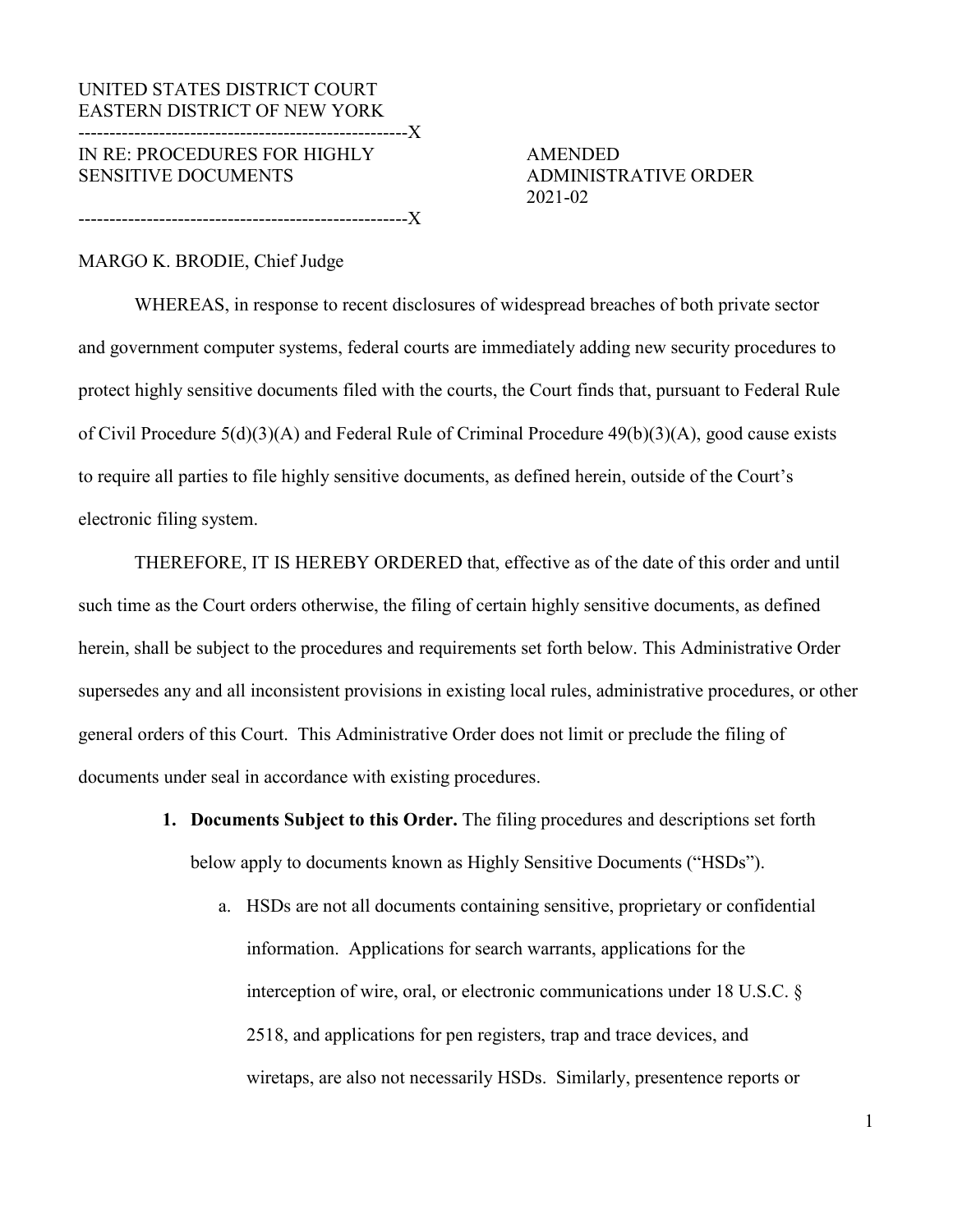related documents, pleadings related to cooperation in criminal cases, social security administrative records, immigration administrative records, and most sealed documents in civil cases are not HSDs. Instead, HSDs are those documents containing information that (a) is likely to be of interest to the intelligence service of a foreign government, or the disclosure of which could cause significant harm to the United States or its interests, or (b) the disclosure of which could put human life or safety at risk. Examples of HSDs are documents involving national security, cybersecurity, terrorism, investigation of public officials, the reputational interests of the United States, and extremely sensitive commercial information likely to be of interest to foreign powers as well as documents revealing the cooperation of witnesses whose lives could be endangered by public disclosure.

- b. If a filer believes that the documents to be filed on ECF are HSDs, the filer shall file a motion to designate the documents as HSDs as provided in Section 2 below.
- c. Non-HSDs shall continue to be filed under existing sealing procedures.
- d. Whether a document is an HSD shall be determined by the presiding District or Magistrate Judge assigned to a case or motion. A judge may decide *sua sponte* to treat any document as an HSD, whether or not a party has sought such designation. All documents submitted pursuant to this Order shall be treated as HSDs pending a judicial determination.
- e. If a document is not designated as an HSD, the filer retains the ability to file such a document in the Court's CM/ECF system under seal in accordance with local rules and administrative procedures.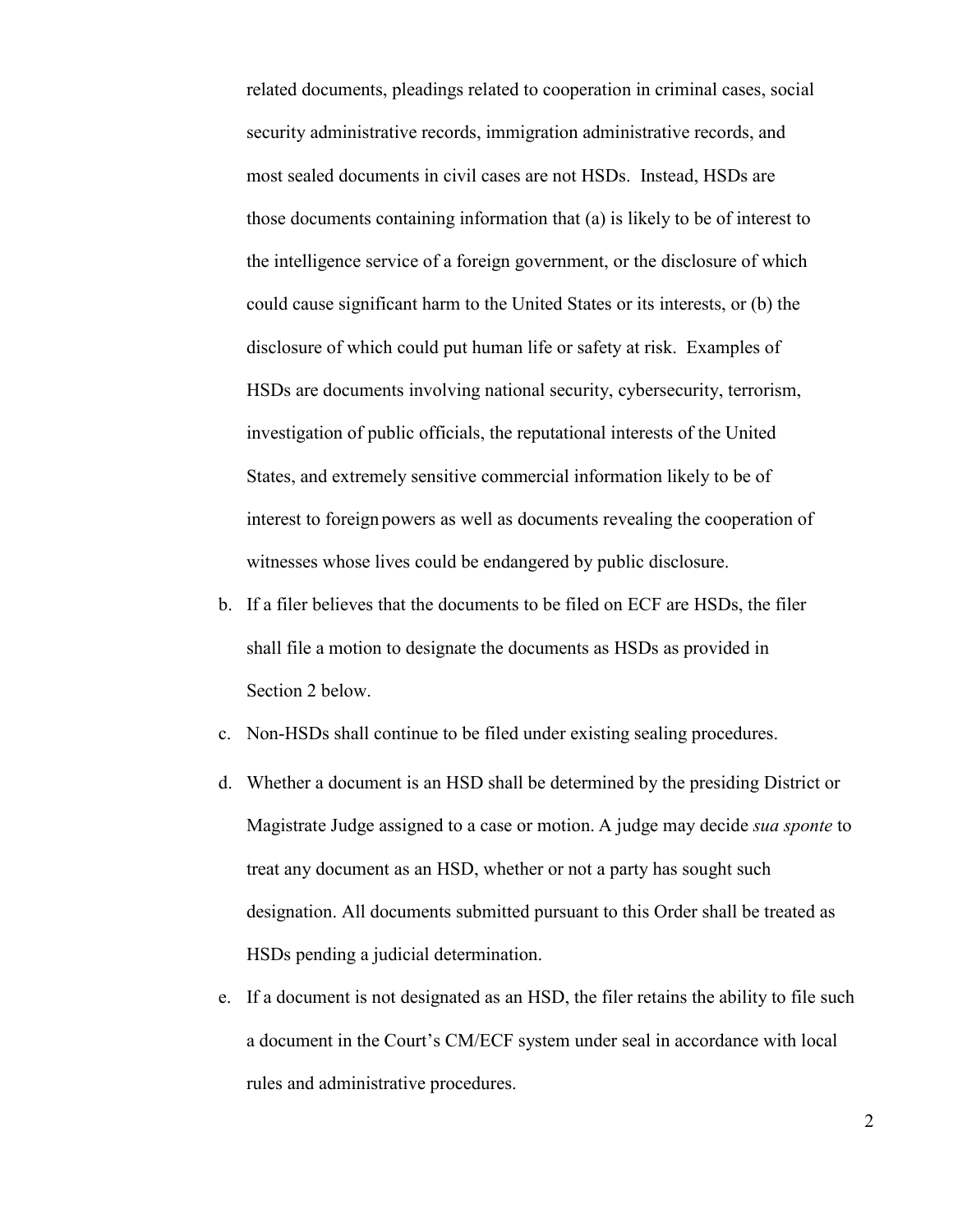#### **2. Filing of Motions to Treat a Document as an HSD**

- a. Any filer seeking to have a document treated as an HSD shall file a motion to designate a document as an HSD. The motion to designate AND the proposed HSD shall **not** be filed electronically but rather pursuant to the procedures in Section 3 below.
- b. The motion to designate the document as an HSD shall set forth why the proposed document constitutes an HSD under the criteria set forth above or why it should otherwise be subject to the heightened protection for HSDs.
- c. The Court will issue an order on the motion and,
	- i. if granted, an informational entry will be made on the case docket indicating that the motion to designate and the HSD have been filed with the Court. The Clerk's Office will maintain the motion to designate and the HSD in a secure paper filing system or a secure standalone computer system that is not connected to any network. To the extent a party seeks to have the informational entry sealed, the request should be made in the motion to designate.
	- ii. if denied, and after any appeal of any denial of a motion to designate is exhausted, the filer may file the document using existing procedures via CM/ECF.

### **3. Procedures for Filing an HSD**

a. The filing party shall deliver to the Clerk's Office (in-person) paper copies of the motion to designate and the proposed HSD. In addition, one copy and any additional courtesy copies required by the District or Magistrate Judge assigned to the case or motion, must be provided to that judge according to his or her